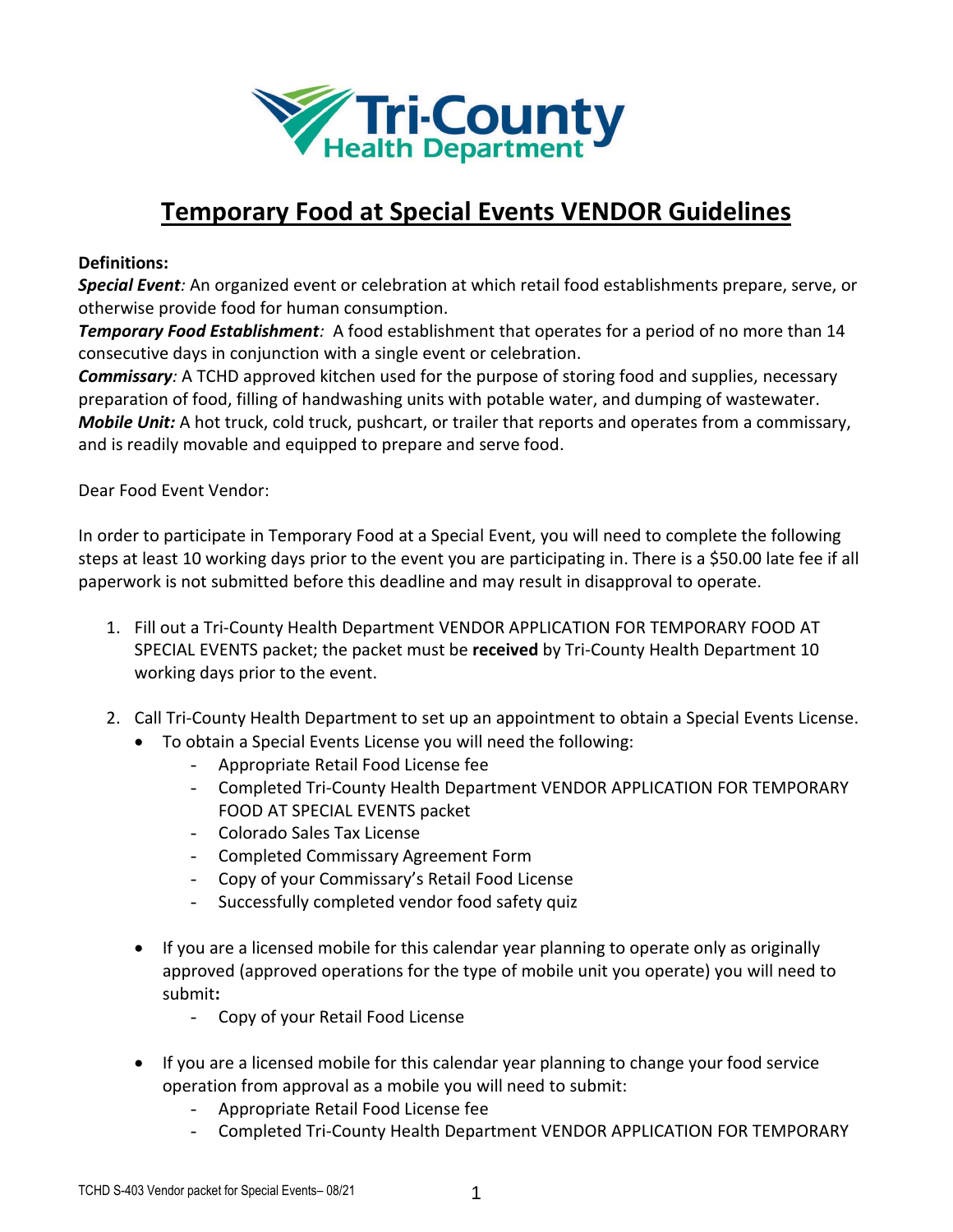FOOD AT SPECIAL EVENTS packet

- Colorado Sales Tax License
- Completed Commissary Agreement Form
- Copy of your Commissary's Retail Food License
- If you are a non-profit organization in the county where the event is being held you will need to submit the following:
	- Completed Tri-County Health Department VENDOR APPLICATION FOR TEMPORARY FOOD AT SPECIAL EVENTS packet
	- Documentation of your organization's non-profit status
- If you are a non-profit organization operating at an event outside the county you are registered in, you will need to submit the following:
	- Completed application for a Temporary Food at Special Events Non-Fee License
	- Completed Tri-County Health Department VENDOR APPLICATION FOR TEMPORARY FOOD AT SPECIAL EVENTS packet
	- Documentation of your organization's non-profit status
- 3. During your appointment, the inspector will review your paperwork and review food safety information with you.
- 4. The inspector will provide final approval from Tri-County Health Department in writing.

# **Notes for Event Vendors & Event Coordinators:**

- 1. Licenses issued by the City and County of Denver are not valid outside the City and County of Denver.Licenses issued by any other Colorado health department will NOT be accepted.
	- If you are a vendor or mobile licensed by the City and County of Denver, you will be required to obtain an appropriate Retail Food Service license from Tri-County Health Department.
- 2. If you are scooping ice, you are required to have a Temporary Food at Special Events License.
- 3. The following foods do not need a Temporary Food at Special Events License:
	- Pre-packaged food/drinks (no ice)
	- Pre-packaged ice cream/frozen yogurt novelties (no scooping and no soft serve)
	- Hot cocoa/coffee (no ice)
	- Whole fruits and vegetables (uncut)
	- Popcorn, which is plain, seasoned with salt, buttered or sugared (e.g. kettle corn)
- 4. If you are selling/preparing caramelized nuts, roasted almonds, caramel or candied popcorn then you are required to have a Temporary Food at Special Events License. You do not need a license if it is commercially prepackaged.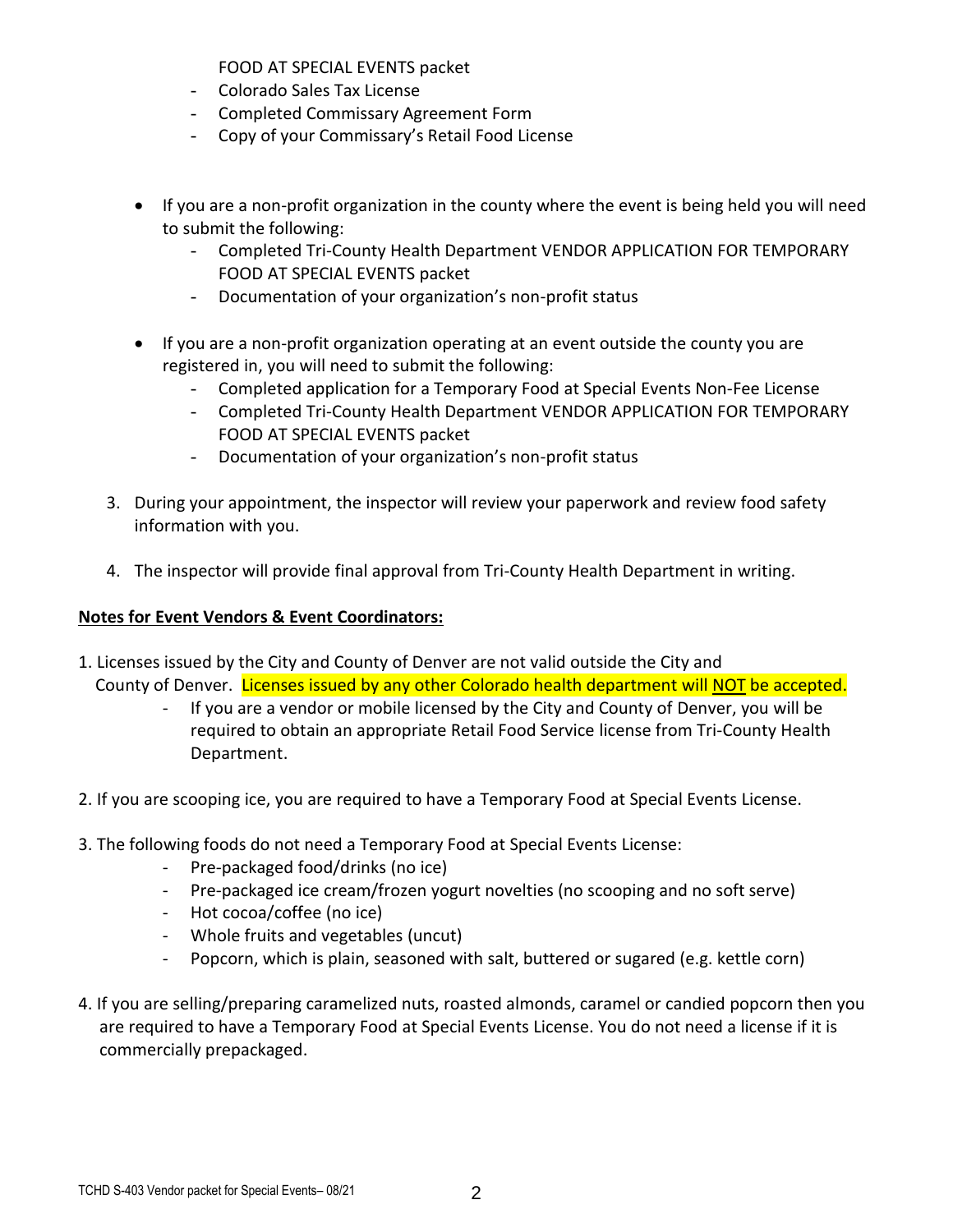## 5. **Food:**

The following foods are approved to be served at Special Events held in Adams, Arapahoe, and Douglas Counties. There will be no exceptions.

- Ground beef / Philly cheesesteak
	- Raw hamburgers must be frozen and pre-formed. These must stay frozen until cooked.
	- Philly cheesesteak and all other ground beef (ex. tacos, burritos) must be pre-cooked at commissary.
- Steak
	- Raw steak (ex. sirloin) if it is ready to cook and serve.
	- If steak is sliced (ex. fajitas), then it must be pre-cut at the commissary.
- Turkey Legs
	- Turkey legs must be pre-cooked
- Chicken
	- Chicken must be pre-cooked or smoked at the commissary.
	- Frozen chicken wings may be raw, but must be kept frozen until cooked.
- Fish/Shrimp/Seafood
	- Can be raw ONLY if held frozen at the event until cooked or cooked at the commissary.
- Hotdogs/Bratwurst/Italian Sausage/etc.
	- Must be pre-formed.
	- Can be raw or pre-cooked at the commissary.
- Ribs
	- Can be raw or pre-cooked at the commissary.
- Shredded meats
	- Pulled pork, pulled chicken, and other shredded meats must be pre-cooked at the commissary.
	- Can only re-heat/hot hold at the event.
- Crepes/Funnel Cakes/Pancakes
	- Batter can be pre-mixed at the commissary.
	- If the batter is a time/temperature control for food safety, then it must be held at 41°F or lower during the event.
- Cheese
	- Must be pre-cut or pre-shredded at the commissary.
- Vegetables
	- Lettuce, tomatoes, onions, jalapenos, and other vegetables must be washed, cut, and prepared at the commissary.
	- Vegetables can be purchased pre-washed and pre-cut.
- Fruit
	- All fruit must be washed, cut, and prepared at the commissary.
	- Exception for lemons/limes: Vendor must wash lemons/limes at the commissary. They may cut the lemon/lime **in half only** for squeezing on-site. If more cuts are needed, then this must be done at the commissary. Bananas may also be cut on site provided they are washed at the commissary.
- Other Foods
	- All other foods will be evaluated on risk-based criteria.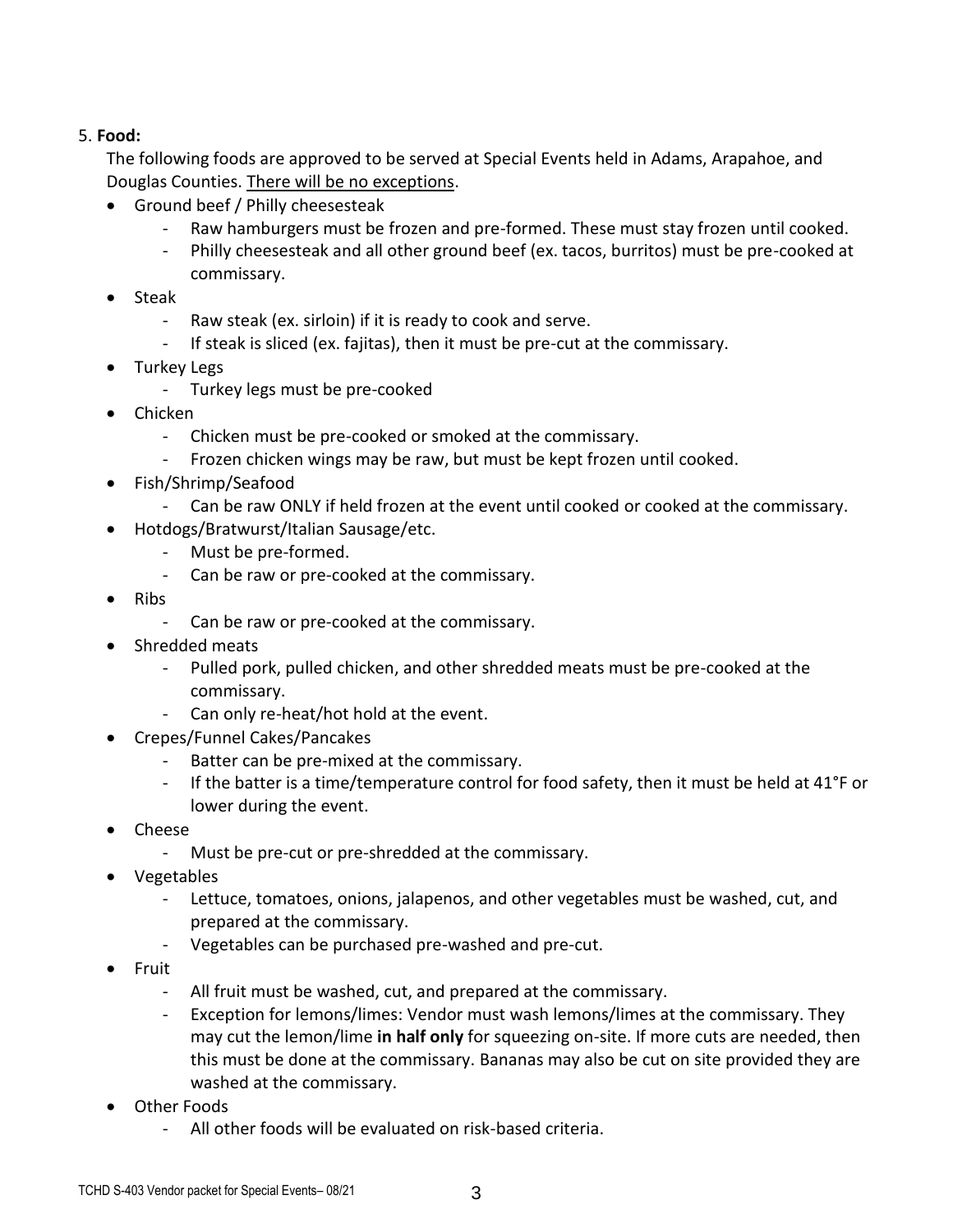# **All slicing, chopping, peeling, dicing, shredding, mixing and pre-washing must be done at a commissary.**

#### **Restricted Operations:**

- All food must be prepared at a licensed food establishment (commissary).
- Food cooked or stored at home is prohibited.

#### **Booth Requirements:**

- A handsink with water, soap, and paper towels is required. The water dispenser must be capable of providing hands free continuous flowing water.
- A catch bucket for the handsink wastewater.
- Equipment must maintain hot food at 135°F or above and cold food at 41°F or below. All potentially hazardous food must be maintained either hot or cold.
- Calibrated 0 to 220°F metal stem probe thermometer.
- Sanitizer (chlorine or quaternary ammonia) and chemical test strips to test the sanitizer.
- **Enough clean utensils to change every four hours for the duration of the event.**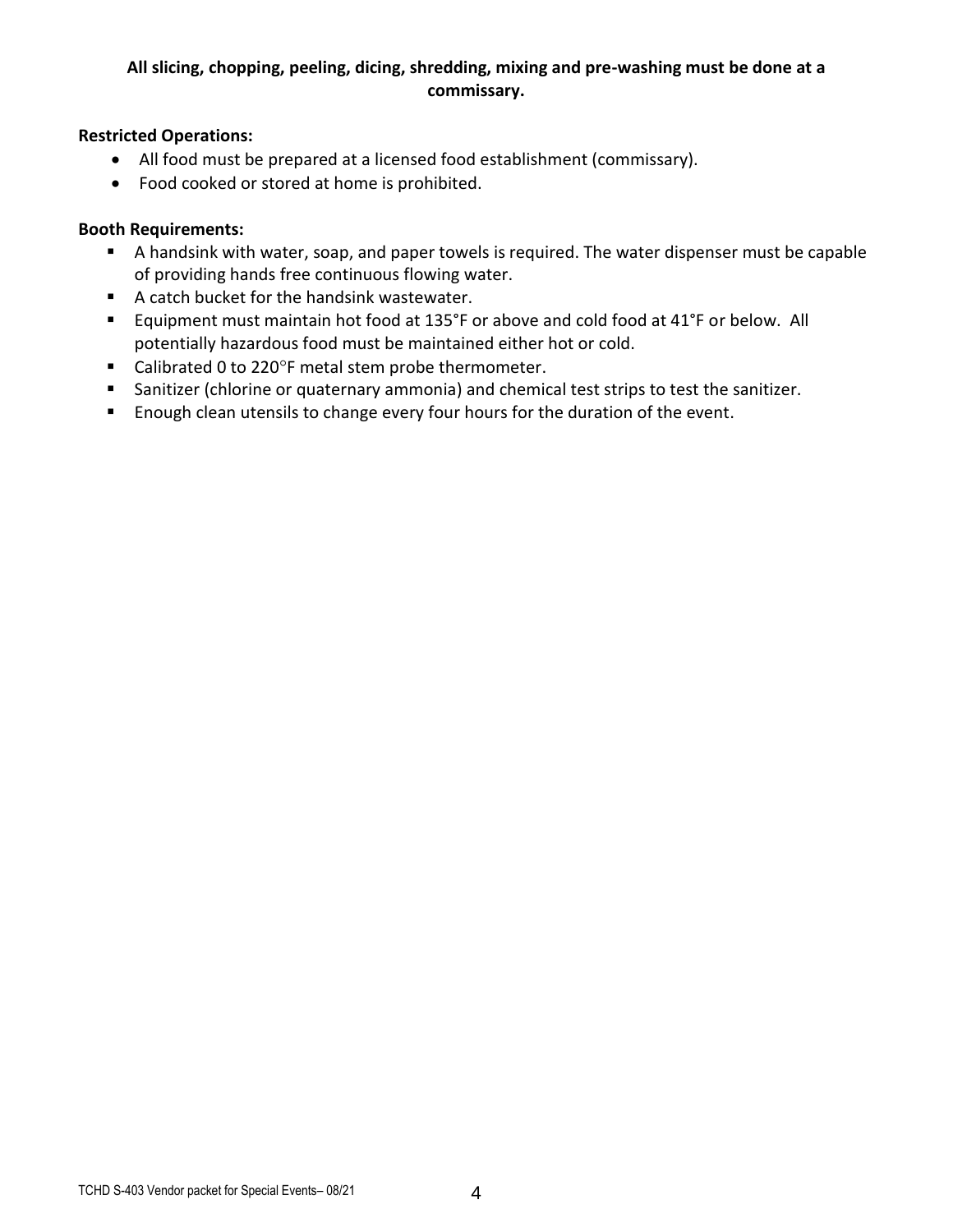

| FOR HEALTH DEPARTMENT USE ONLY            |          |      |
|-------------------------------------------|----------|------|
| Licensed                                  | Approved | Date |
| License needed!                           | Yes      |      |
| Non-Profit                                | N٥       |      |
| EH Specialist Signature & Employee Number |          |      |
|                                           |          |      |

#### **VENDOR APPLICATION FOR TEMPORARY FOOD EVENTS**

All vendors must complete and submit this form to Tri-County Health Department at the time of licensing**.** Please attach a copy of your current Temporary Food at Special Events or Mobile Unit Colorado Retail Food Establishment License, if already licensed. There is a \$50.00 late fee if all paperwork is not submitted to Tri-County Health Department 10 working days before the event you are participating in and may result in disapproval to operate.

A holder of a valid Colorado Mobile Unit License planning to operate outside their mobile unit is required to obtain a separate Retail Food Establishment Temporary Event license. If the licensed mobile unit is operating strictly as a mobile unit as originally approved, a vendor application and a separate license for the Temporary Food at Special Events are not required.

Event Name: The contract of the contract of the Date(s):  $Date(s)$ :

| Please complete the following information:        |                                 |
|---------------------------------------------------|---------------------------------|
| Temporary Retail Food Establishment Name          | Legal Owner's Name              |
|                                                   |                                 |
| Establishment Address (Street Address & P.O. Box) |                                 |
|                                                   |                                 |
| City                                              | <b>State</b><br>Zip Code        |
|                                                   |                                 |
| <b>Telephone Number</b>                           | <b>Cell Phone Number</b>        |
|                                                   |                                 |
| <b>Fax Number</b>                                 | Email                           |
|                                                   |                                 |
| <b>Contact Name</b>                               | <b>Contact Telephone Number</b> |
|                                                   |                                 |
| Contact email                                     |                                 |
|                                                   |                                 |

**\* All applicants for a Temporary Food Event Retail Food Establishment license must provide a copy of a Special Event Sales Tax license, which can be obtained from the Colorado Department of Revenue. The Sales Tax account number from an existing Retail Food Establishment associated with the Temporary Retail Food Establishment is not acceptable unless the total number of vendors at the temporary event is 2 or less. \* All vendors shall have the original Colorado Retail Food Establishment license on premise at the event at all times or the facility may be required to cease operations. \***

| <b>Checklist of paperwork to be submitted with this application:</b>    |                                  |
|-------------------------------------------------------------------------|----------------------------------|
| $\vert$ $\vert$ Copy of Temporary Event Retail Food Establishment (RFE) | Copy of State Sales Tax License  |
| License                                                                 |                                  |
| Commissary Agreement                                                    | Copy of Commissary's RFE License |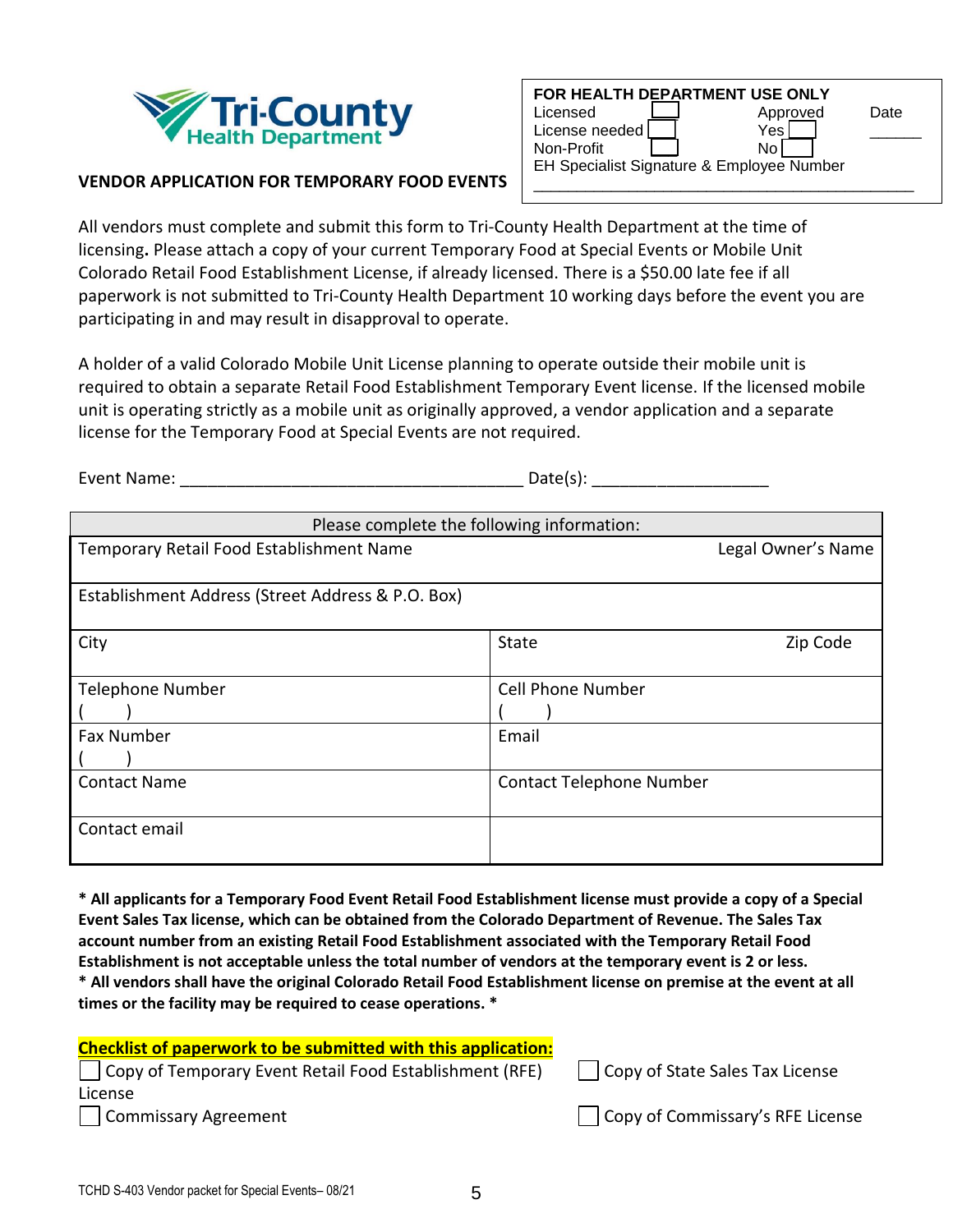Please list any events and dates that you plan on participating in within the Tri-County area (Adams, Arapahoe, and Douglas Counties):

| Event Name | Date(s) | City & County |
|------------|---------|---------------|
|            |         |               |
|            |         |               |
|            |         |               |
|            |         |               |

#### **Read the guidelines below and complete the following questions.**

#### **GENERAL GUIDELINES**

- A hand washing station with a free-flow spout, catch bucket, soap, and paper towels, and water from an approved source shall be provided. Bare hand contact is not allowed with ready-to-eat foods.
- Hand sanitizers are NOT an acceptable substitute for required hand washing set-up.
- Extra sets of clean utensils must be provided so that they may be changed out when soiled or at least every four hours. Washing utensils on site is not permitted.
- All slicing, chopping, peeling, dicing, shredding, mixing, and pre-washing must be done at the commissary with the exception of mixing of funnel cake, crepe, and donut batter.
- Preparation of raw chicken at the event is **prohibited** other than the frying of frozen chicken wings.
- All ground beef & Philly cheesesteak must be precooked at a commissary or be frozen preformed hamburger patties until cooked at the event.
- Turkey legs must be precooked.
- Pulled pork, chicken, other shredded meats and barbequed meats must be precooked at commissary.
- All fruits and vegetables must be washed and cut at the commissary.
- Lemons and limes may be cut once on site for lemon/limeade provided they are washed at a commissary.
- Bananas may be cut on site if used on kabobs provided that they are washed at a commissary.
- Sandwiches may be assembled onsite, but all preparation of ingredients must take place at the commissary. Examples: gyros, tacos, burritos, steak sandwiches, and traditional sandwiches.
- Sterno burners are prohibited at outside events unless windshields are installed to protect them from wind.
- Sanitizer for food contact surfaces (i.e., tables) must be provided on site (i.e., bleach and water at 50- 200ppm).
- Commissaries need to be within 30 miles or 30 minutes from the event.
- Provide a barrier (e.g. a table) to separate the food area from the customer area.
- All equipment and operations must be contained under your tent.

#### **MENU**: List all menu items (food & drinks) including condiments and toppings.

Where are the food/drink products purchased? (List all the facilities.)

\_\_\_\_\_\_\_\_\_\_\_\_\_\_\_\_\_\_\_\_\_\_\_\_\_\_\_\_\_\_\_\_\_\_\_\_\_\_\_\_\_\_\_\_\_\_\_\_\_\_\_\_\_\_\_\_\_\_\_\_\_\_\_\_\_\_\_\_\_\_\_\_\_\_\_\_\_\_\_\_\_\_\_\_\_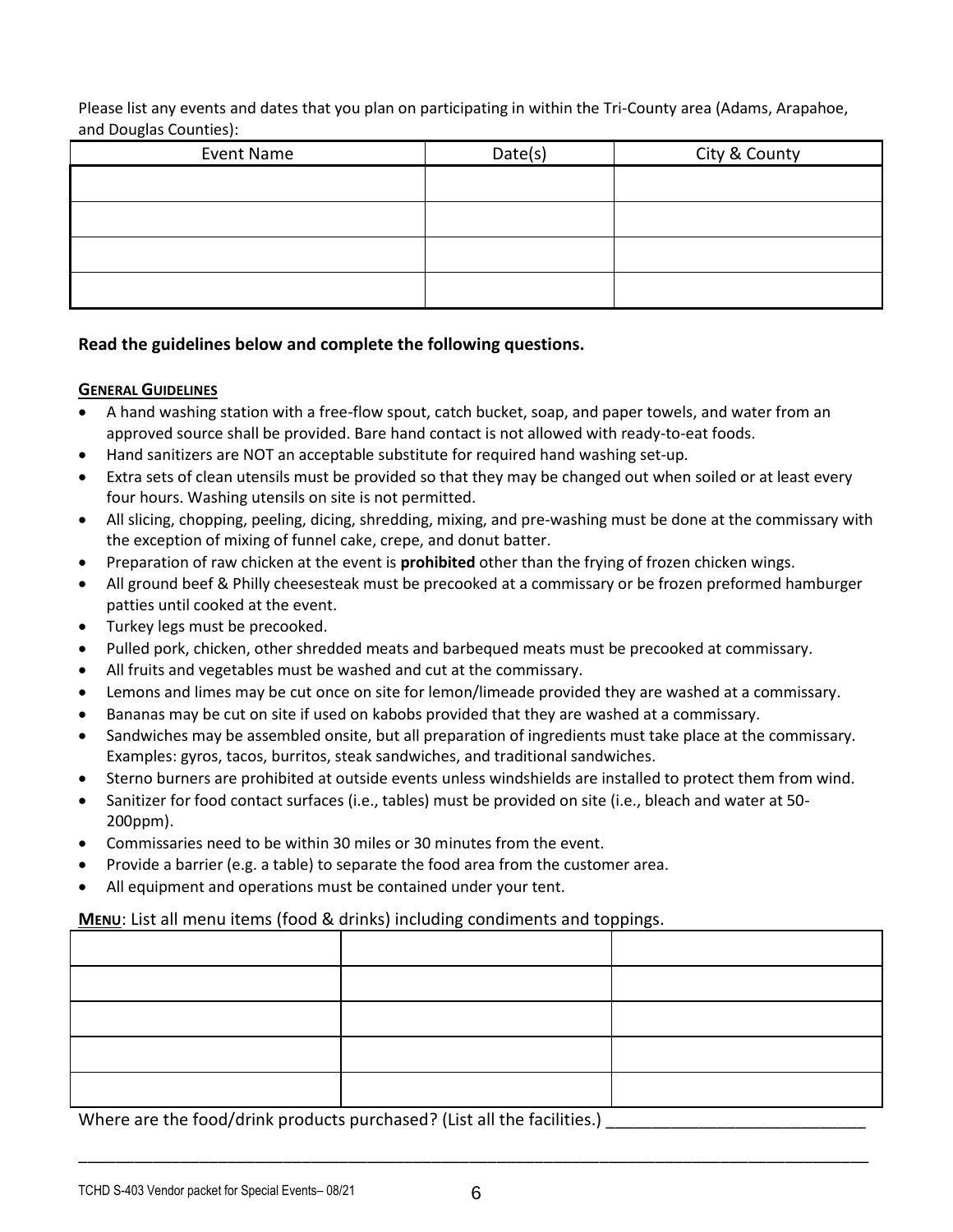What is the name and location of your commissary? (Complete the commissary agreement and attach.)

|                                                                                                 | <b>Yes</b> | No | N/A |
|-------------------------------------------------------------------------------------------------|------------|----|-----|
|                                                                                                 |            |    |     |
| Held on grill until served<br>Commercial crock-pot                                              |            |    |     |
| Served immediately after cooking<br>Steam table                                                 |            |    |     |
| Hot holding unit for hot foods<br>Freezer                                                       |            |    |     |
| Coolers with ice<br>Refrigerator                                                                |            |    |     |
| (Check all that apply.)                                                                         |            |    |     |
| What equipment will be used to maintain the temperatures during transport and during the event? |            |    |     |
| $(100 - 400$ ppm $)$                                                                            |            |    |     |
|                                                                                                 |            |    |     |
| What type of sanitizer solution will be used on food contact surfaces?                          |            |    |     |
| Where will wastewater from hand washing be discarded? ___________________________               |            |    |     |
|                                                                                                 |            |    |     |
| What is the distance that the food will be transported to the event?                            |            |    |     |
|                                                                                                 |            |    |     |
|                                                                                                 |            |    |     |
|                                                                                                 |            |    |     |

|                                                                                                                                                                                                                   | 1 es | IVΟ | IV/A |
|-------------------------------------------------------------------------------------------------------------------------------------------------------------------------------------------------------------------|------|-----|------|
| Will a refillable hand washing station with a hands-free stay-on spigot and<br>appropriately sized waste container be available?                                                                                  |      |     |      |
| Will soap and paper towels be available for hand washing?                                                                                                                                                         |      |     |      |
| Will the hot holding unit(s) be capable of holding food above 135°F?                                                                                                                                              |      |     |      |
| Will the cold holding unit(s) be capable of holding food below 41°F?                                                                                                                                              |      |     |      |
| Will equipment capable of reheating food to 165°F be available?                                                                                                                                                   |      |     |      |
| Will a metal probe thermometer that reads 0-220°F be available?                                                                                                                                                   |      |     |      |
| Are the proper sanitizer test strips available?                                                                                                                                                                   |      |     |      |
| Will food-grade disposable gloves, utensils, and/or deli tissues be available for<br>handling food? (If no, explain in comments section.)                                                                         |      |     |      |
| If utensils are used to handle food are enough available if they become soiled or<br>used? (Utensils must be changed out when soiled or at least every four hours.<br>Washing utensils on site is not permitted.) |      |     |      |
| Will all cutting, chopping, dicing, etc of fruits, vegetables, and shredded meats be<br>done at the commissary? (If no, explain in comments section.)                                                             |      |     |      |

I have read and will follow the general guidelines in this packet. (Signature) \_\_\_\_\_\_\_\_\_\_\_\_\_\_\_\_\_\_\_\_\_\_\_\_\_\_\_\_\_\_\_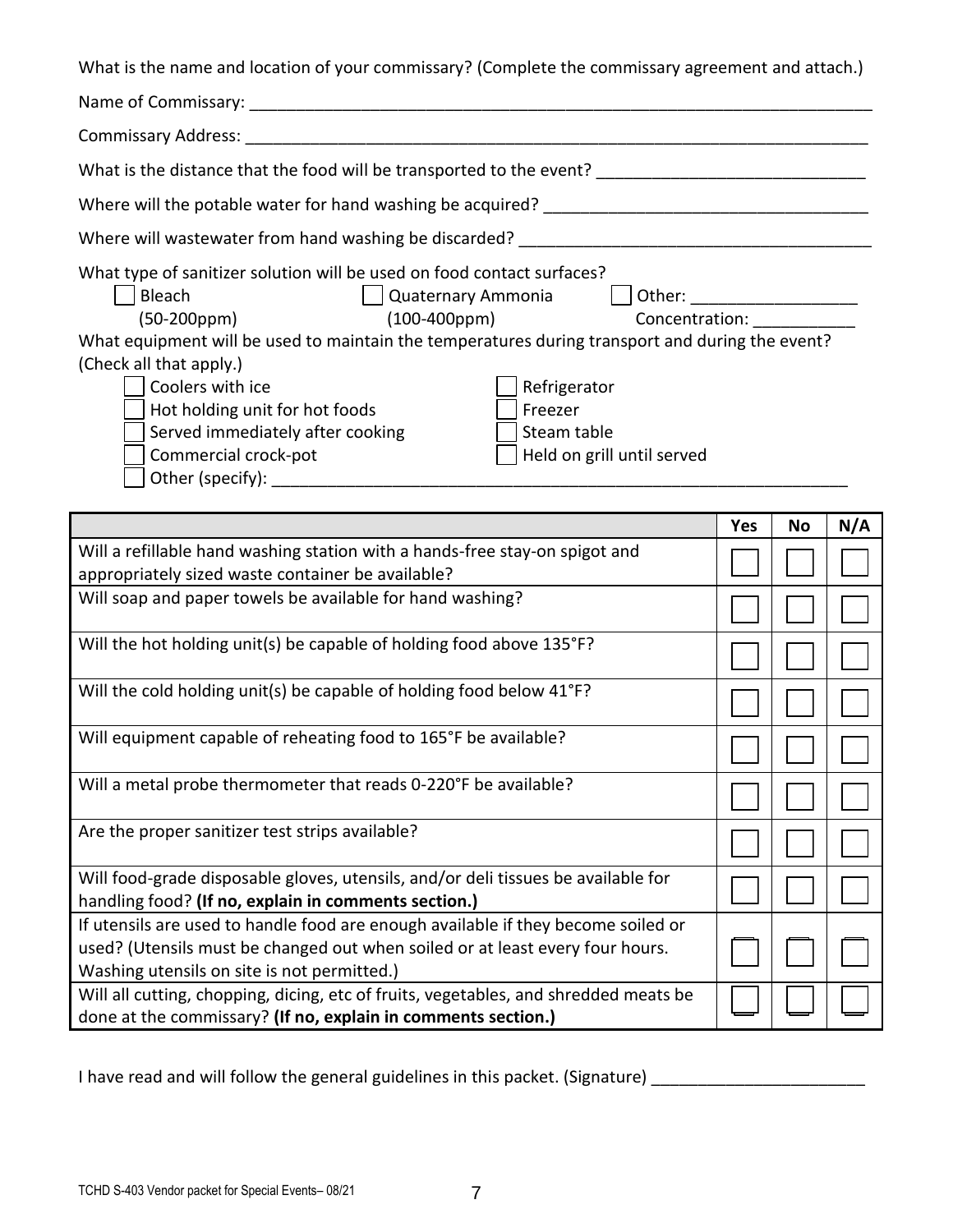Comments: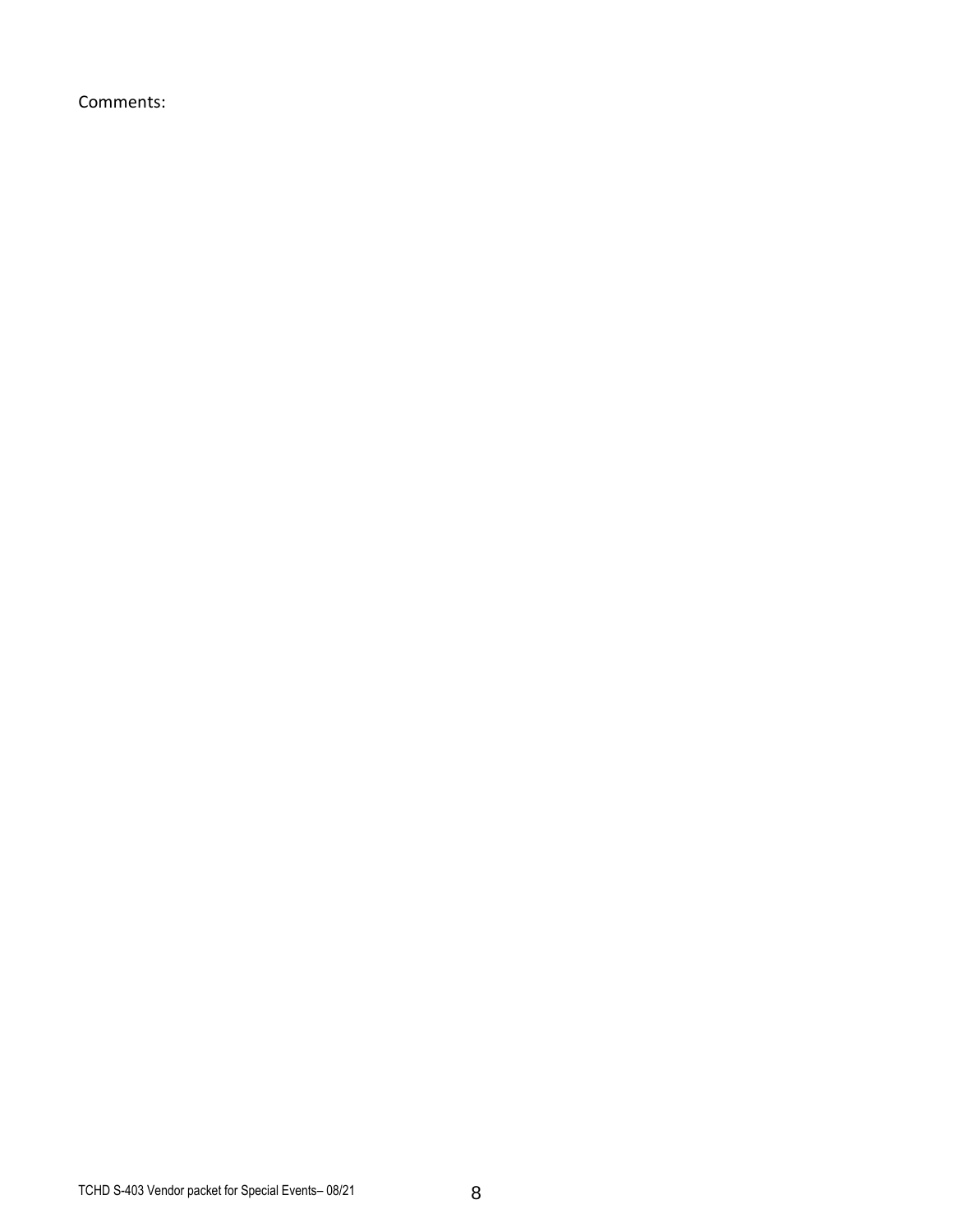Temporary Event Vendor Food Safety Quiz

- 1. True or False: It is okay for a vendor with one license to operate at two concurrent events.
- 2. At special events, cold food must be kept at or below what temperature?
	- a. Since the event is temporary, there is no cold holding temperature requirement b. 55°F c. 60°F
		- d. 41°F
- 4) True or False: Any menu items are acceptable for temporary event vendors.
- 5) At what point should your handwashing station be set up?
	- a. Prior to handling or serving any food
	- b. After you have your lunch or dinner rush
	- c. When (or if) you see the health inspector coming
	- d. When you need to wash your hands
- 6) What is the minimum amount of water you need for a proper handwashing set up?
	- a. You don't need water, you can use hand sanitizer instead
	- b. 0.5 gallon
	- c. 3 gallons
	- d. 5 gallons
- 7) True or False: Food stored or prepared at your home would be considered an approved source.
- 8) Which product could be used to properly sanitize food contact surfaces? (circle all that apply)
	- a. Vinegar water
	- b. Hydrogen peroxide
	- c. Lysol Wipes
	- d. Chlorine mixed to a concentration of 50-200 ppm
	- e. Quaternary ammonia mixed to manufactures specifications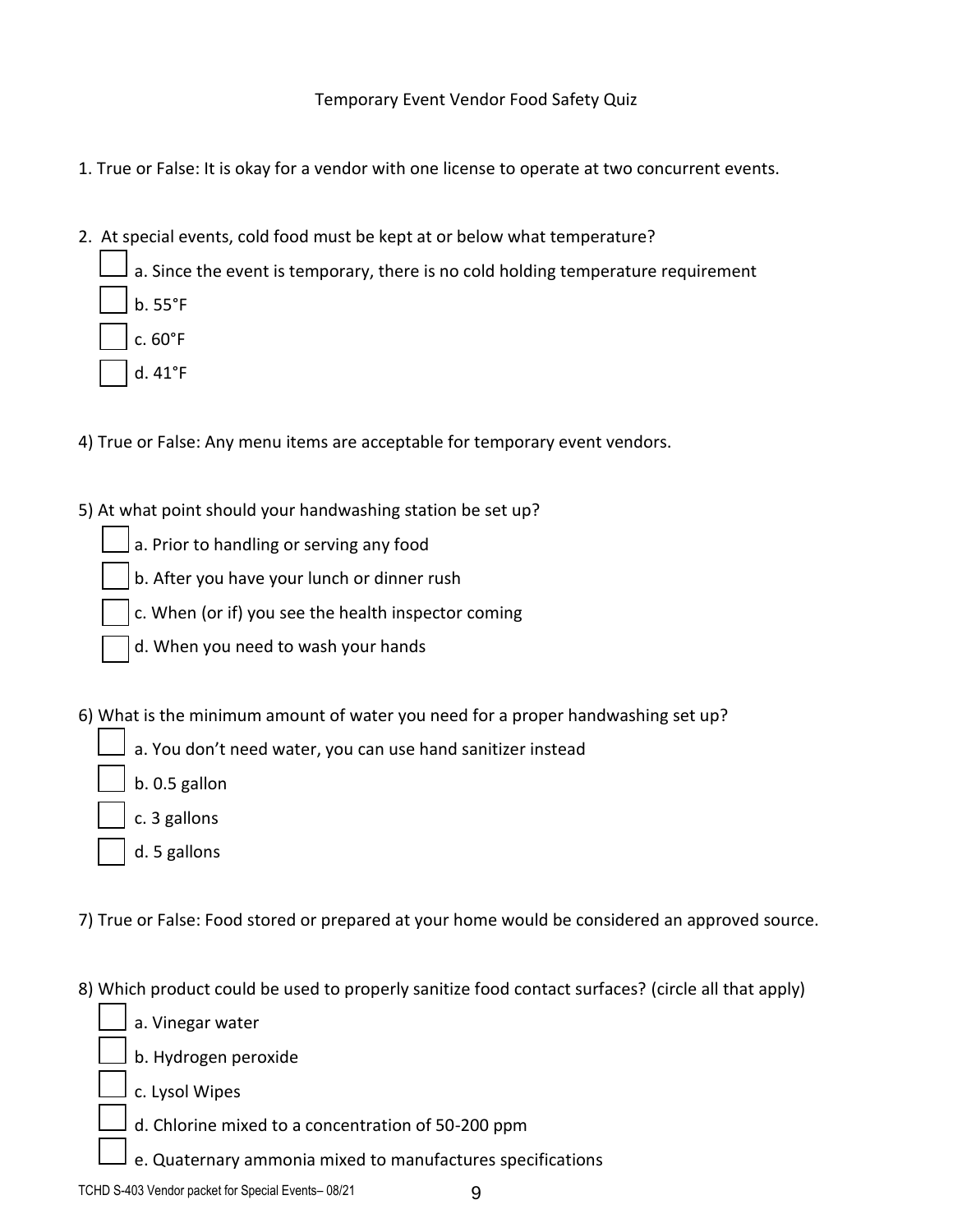- 9) At temporary events, hot food must be held at or above what temperature?
	- a. 135°F b. 125°F c. 180°F d. 95°F

10) Circle the type of spigot that would be allowed on the water supply for your handwashing setup.



11) Circle the handwashing set up that would be considered acceptable. NOTE: Middle picture from the left has a hands free spigot and third picture from the left has a push button spigot.